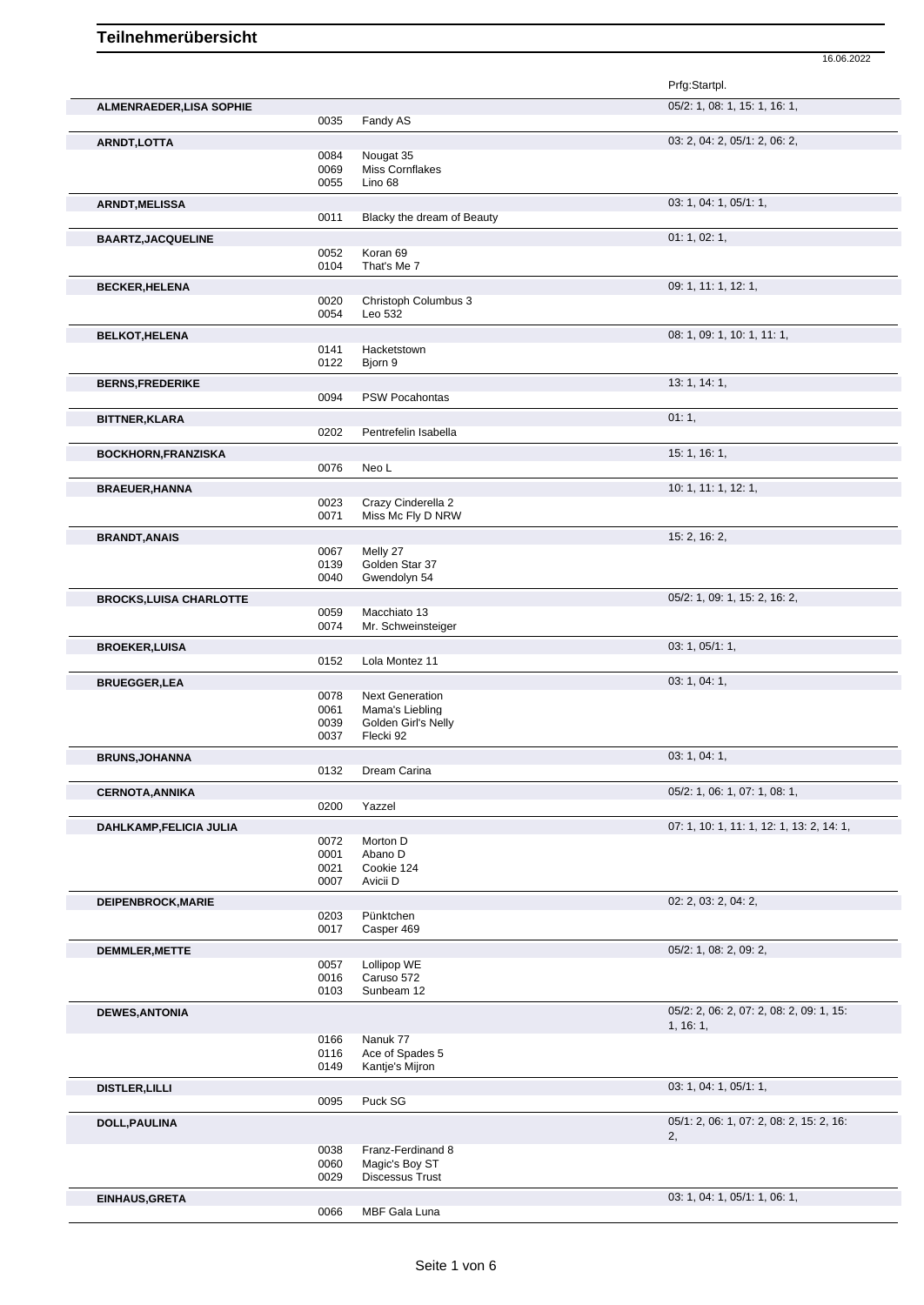|                               |              |                                           | Prfg:Startpl.                                  |
|-------------------------------|--------------|-------------------------------------------|------------------------------------------------|
| <b>EVERS, ANNI</b>            | 0127         | Darwin 143                                | 10: 1, 12: 1,                                  |
| <b>FALLENBERG, JOOST</b>      |              |                                           | 05/1: 1, 13: 1, 15: 2, 16: 2,                  |
|                               | 0015         | Candle TF                                 |                                                |
|                               | 0043         | High Noon 48                              |                                                |
|                               | 0030         | Don Carlij TF                             |                                                |
| <b>FALLENBERG,LENARD</b>      |              |                                           | 03: 1, 04: 1, 05/2: 2, 06: 2, 07: 1, 08:<br>1, |
|                               | 0013         | <b>Braaklander Dublin</b>                 |                                                |
|                               | 0041         | Haribo 75                                 |                                                |
| <b>FESTER, FELICITAS</b>      |              |                                           | 03: 1, 05/1: 1,                                |
|                               | 0154         | Maracay 2                                 |                                                |
|                               | 0181         | Pennylotta                                |                                                |
| FIEBER, RANJA                 | 0199         | Verano Dancer                             | 03: 1, 04: 1,                                  |
|                               |              |                                           |                                                |
| <b>FUHLER, JAQUELINE</b>      |              |                                           | 05/2: 1, 06: 1, 07: 1, 08: 1, 09: 1, 10:<br>1, |
|                               | 0083         | Nobilis 21                                |                                                |
| <b>GELKING, PIA</b>           |              |                                           | 03: 1, 04: 1, 05/1: 1, 06: 1,                  |
|                               | 0212         | Rabiya                                    |                                                |
| <b>GRIPSHOEVER, LUTZ</b>      |              |                                           | 03: 2, 05/1: 2,                                |
|                               | 0047         | J - Barolo                                |                                                |
|                               | 0111<br>0026 | Vanilla Sky 36<br>Dakota 468              |                                                |
|                               |              |                                           | 07: 1, 08: 1, 09: 1, 10: 1,                    |
| <b>GROSSE KLEIMANN, LOTTA</b> | 0145         | Holly 182                                 |                                                |
| <b>GRUENTJENS, EMMA</b>       |              |                                           | 09: 2, 10: 2, 11: 2, 12: 2,                    |
|                               | 0056         | Little Gun S                              |                                                |
|                               | 0048         | Jango 30                                  |                                                |
| <b>GRUTSCH,LAURA</b>          |              |                                           | 01: 1, 02: 2, 03: 1,                           |
|                               | 0204         | Rosa                                      |                                                |
|                               | 0205         | Kiellee                                   |                                                |
| <b>HAGEDORN,LUNA</b>          |              | Mr. Tabby T                               | 05/1: 2, 06: 2, 07: 2, 15: 2, 16: 2,           |
|                               | 0162<br>0159 | Mister Twister 6                          |                                                |
|                               | 0186         | Seppeline's Jynesco                       |                                                |
| <b>HANNING, SARA</b>          |              |                                           | 03: 1, 04: 1, 05/1: 1, 06: 1,                  |
|                               | 0185         | Scarlett 740                              |                                                |
| <b>HARNISCHMACHER, JULIA</b>  |              |                                           | 03: 1, 04: 2, 05/2: 2, 06: 2, 07: 1, 08:       |
|                               | 0014         |                                           | 1, 13: 2,                                      |
|                               | 0093         | <b>Bubble Luna</b><br>Polly Pepper        |                                                |
| <b>HAWIGHORST, MAX</b>        |              |                                           | 03: 1, 04: 1, 05/1: 1, 06: 1,                  |
|                               | 0050         | Knightsbridge Rebel                       |                                                |
| <b>HEBECKE, ALICIA</b>        |              |                                           | 03:1,                                          |
|                               | 0210         | Chilli Pepper 11                          |                                                |
| <b>HEIN, JEREMY</b>           |              |                                           | 09: 1, 10: 1, 11: 1, 12: 1,                    |
|                               | 0079         | Nexus Alagon                              |                                                |
|                               | 0110         | Valentino 378                             |                                                |
| <b>HEINRICH, FRIEDA</b>       |              |                                           | 07: 1, 08: 1, 09: 1, 10: 1,                    |
|                               | 0092         | Picolino S.W.                             |                                                |
| <b>HEITBAUM, JAN</b>          |              |                                           | 01: 1, 02: 1, 03: 1, 04: 1,                    |
|                               | 0081<br>0107 | Nimton<br>Top Gun's Toffifee              |                                                |
|                               | 0077         | New Dawn Blossom                          |                                                |
| <b>HEITBAUM, KATJA</b>        |              |                                           | 13: 3, 14: 2,                                  |
|                               | 0129         | Diamond's Schoko                          |                                                |
|                               | 0196<br>0077 | Top Gun's Tiramisu<br>New Dawn Blossom    |                                                |
|                               |              |                                           | 05/2: 1, 06: 1, 07: 1, 08: 1, 15: 1, 16:       |
| HENGSTENBERG, CARLA JOHANN    |              |                                           | 1,                                             |
|                               | 0003         | Ally Mc Beal 25                           |                                                |
|                               | 0053         | Kweb                                      |                                                |
| <b>HERTZ-EICHENRODE,EMMA</b>  |              |                                           | 05/2: 1, 06: 1, 07: 2, 08: 1, 09: 2, 10:       |
|                               |              |                                           | 1,                                             |
|                               | 0112<br>0109 | Veni Vidi Vici 24<br>Ushi van de Westeres |                                                |
|                               | 0045         | Holstud's Olijfje                         |                                                |
| HERTZ-EICHENRODE,LAURA        |              |                                           | 09: 1, 10: 1, 11: 1, 12: 1,                    |
|                               | 0112         | Veni Vidi Vici 24                         |                                                |
|                               | 0109         | Ushi van de Westeres                      |                                                |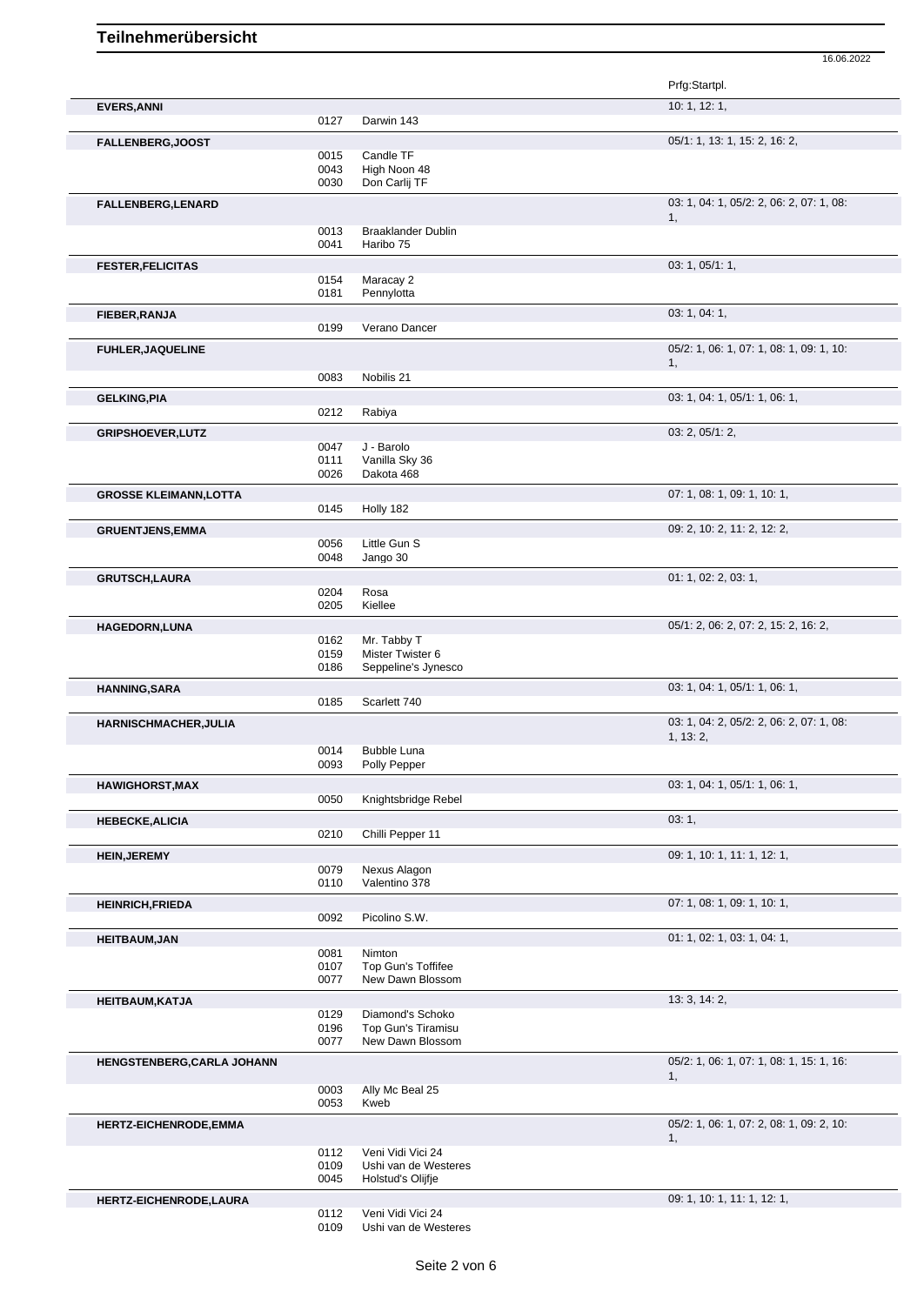16.06.2022

Prfg:Startpl.

| Holstud's Olijfje<br>0045<br>05/2: 2, 07: 1, 08: 1, 09: 1, 10: 1, 11:<br>HILGER, MARGARITA<br>1, 12: 1, 14: 1,<br>Donna Clara 57<br>0130<br>0161<br>Morgenstern 66<br>0172<br>Oh Fiona<br>0134<br>Duncan 101<br>0146<br>Jay Playboy<br>05/2: 2, 06: 1, 07: 1, 08: 3, 10: 2, 15:<br><b>HILGER, VIKTORIA</b><br>2, 16: 2,<br>0130<br>Donna Clara 57<br>0161<br>Morgenstern 66<br>0172<br>Oh Fiona<br>0134<br>Duncan 101<br>Jay Playboy<br>0146<br>Pass the Star<br>0178<br>02: 1, 04: 1,<br><b>HUEHNE, MELINDA</b><br>0033<br>Elfenzauber 16<br>02:1,<br><b>HUEHNE, MELISSA</b><br>0033<br>Elfenzauber 16<br>15: 1, 16: 1,<br><b>HUELSMANN,LOTTA</b><br>0005<br>Anatrim Lady<br>03: 1, 05/1: 1,<br><b>IMMEL, THEDA FRIEDERIKE</b><br>0125<br>Cash J.D.J.<br>05/1: 1, 07: 1, 09: 1,<br>JANDT, LOUISA<br>0031<br>Dora Diamant<br>07: 1, 08: 1, 09: 1, 10: 1,<br><b>JUECKER, KLARA MARIE</b><br>0155<br>Marla SG<br>07: 2, 08: 1, 09: 1, 10: 1, 13: 1, 14: 1,<br><b>KARSHUENING, NELE MARIE</b><br>0131<br>Donnerwetter 86<br>0143<br>Hankimobil WE<br>03: 1, 04: 1, 05/1: 1,<br><b>KARTHAEUSER, TONI FLORENTINE</b><br>0085<br>Nouvaliero<br>05/2: 1, 06: 1, 07: 1, 08: 1, 15: 2, 16:<br><b>KLATTE, JOHANNA</b><br>2,<br>Queenie B<br>0096<br>Bijou 458<br>0008<br>03: 1, 04: 1, 05/1: 1, 06: 1,<br>KOENEMANN, SEBASTIAN<br>0144<br>Heiligenbergs Liebeslied<br>09: 1, 11: 1, 12: 1,<br><b>LAMMER, FYNN</b><br>0097<br>Raising Storm<br>15: 1, 16: 1,<br><b>LANDERMANN, LUCY ELISA</b><br>0051<br>Koko Chanell<br>0065<br>Mary Poppins 88<br>07: 1, 13: 2, 14: 1,<br>LIMBERG, ELISA<br>0118<br>Amadeo D<br>0163<br>My Lady 184<br>Toppi 5<br>0197<br>Dream Girl P<br>0133<br>0195<br>Tip Top Tatsu<br>0124<br>Captain Spock KB<br>07: 2, 08: 2, 09: 2, 10: 3, 11: 2, 12: 2,<br><b>LIMBERG, MALIN</b><br>13: 1, 14: 1,<br>0118<br>Amadeo D<br>0163<br>My Lady 184<br>0197<br>Toppi 5<br>Dream Girl P<br>0133<br>0195<br>Tip Top Tatsu<br>0124<br>Captain Spock KB<br>0135<br>Dynamite Baby<br>03: 1, 04: 1, 05/1: 1,<br><b>LINNING, LUCIE</b><br>0123<br>Caja 41<br>01: 1, 02: 1,<br>LINNING, NELE<br>0158<br>Merci 127<br>02: 1, 04: 1,<br>LOHMANN, ANNA<br>0012<br>Botero 8<br>02: 1, 04: 1,<br><b>LUSCHER, SOPHIA</b><br>0099<br>Silvi 15<br>03: 1, 04: 1,<br><b>MANGELS, MIA SOPHIE</b> |      |               |  |
|----------------------------------------------------------------------------------------------------------------------------------------------------------------------------------------------------------------------------------------------------------------------------------------------------------------------------------------------------------------------------------------------------------------------------------------------------------------------------------------------------------------------------------------------------------------------------------------------------------------------------------------------------------------------------------------------------------------------------------------------------------------------------------------------------------------------------------------------------------------------------------------------------------------------------------------------------------------------------------------------------------------------------------------------------------------------------------------------------------------------------------------------------------------------------------------------------------------------------------------------------------------------------------------------------------------------------------------------------------------------------------------------------------------------------------------------------------------------------------------------------------------------------------------------------------------------------------------------------------------------------------------------------------------------------------------------------------------------------------------------------------------------------------------------------------------------------------------------------------------------------------------------------------------------------------------------------------------------------------------------------------------------------------------------------------------------------------------------------------------------------------------------------------------------------------------------------------------------------------------------------------------------------------------|------|---------------|--|
|                                                                                                                                                                                                                                                                                                                                                                                                                                                                                                                                                                                                                                                                                                                                                                                                                                                                                                                                                                                                                                                                                                                                                                                                                                                                                                                                                                                                                                                                                                                                                                                                                                                                                                                                                                                                                                                                                                                                                                                                                                                                                                                                                                                                                                                                                        |      |               |  |
|                                                                                                                                                                                                                                                                                                                                                                                                                                                                                                                                                                                                                                                                                                                                                                                                                                                                                                                                                                                                                                                                                                                                                                                                                                                                                                                                                                                                                                                                                                                                                                                                                                                                                                                                                                                                                                                                                                                                                                                                                                                                                                                                                                                                                                                                                        |      |               |  |
|                                                                                                                                                                                                                                                                                                                                                                                                                                                                                                                                                                                                                                                                                                                                                                                                                                                                                                                                                                                                                                                                                                                                                                                                                                                                                                                                                                                                                                                                                                                                                                                                                                                                                                                                                                                                                                                                                                                                                                                                                                                                                                                                                                                                                                                                                        |      |               |  |
|                                                                                                                                                                                                                                                                                                                                                                                                                                                                                                                                                                                                                                                                                                                                                                                                                                                                                                                                                                                                                                                                                                                                                                                                                                                                                                                                                                                                                                                                                                                                                                                                                                                                                                                                                                                                                                                                                                                                                                                                                                                                                                                                                                                                                                                                                        |      |               |  |
|                                                                                                                                                                                                                                                                                                                                                                                                                                                                                                                                                                                                                                                                                                                                                                                                                                                                                                                                                                                                                                                                                                                                                                                                                                                                                                                                                                                                                                                                                                                                                                                                                                                                                                                                                                                                                                                                                                                                                                                                                                                                                                                                                                                                                                                                                        |      |               |  |
|                                                                                                                                                                                                                                                                                                                                                                                                                                                                                                                                                                                                                                                                                                                                                                                                                                                                                                                                                                                                                                                                                                                                                                                                                                                                                                                                                                                                                                                                                                                                                                                                                                                                                                                                                                                                                                                                                                                                                                                                                                                                                                                                                                                                                                                                                        |      |               |  |
|                                                                                                                                                                                                                                                                                                                                                                                                                                                                                                                                                                                                                                                                                                                                                                                                                                                                                                                                                                                                                                                                                                                                                                                                                                                                                                                                                                                                                                                                                                                                                                                                                                                                                                                                                                                                                                                                                                                                                                                                                                                                                                                                                                                                                                                                                        |      |               |  |
|                                                                                                                                                                                                                                                                                                                                                                                                                                                                                                                                                                                                                                                                                                                                                                                                                                                                                                                                                                                                                                                                                                                                                                                                                                                                                                                                                                                                                                                                                                                                                                                                                                                                                                                                                                                                                                                                                                                                                                                                                                                                                                                                                                                                                                                                                        |      |               |  |
|                                                                                                                                                                                                                                                                                                                                                                                                                                                                                                                                                                                                                                                                                                                                                                                                                                                                                                                                                                                                                                                                                                                                                                                                                                                                                                                                                                                                                                                                                                                                                                                                                                                                                                                                                                                                                                                                                                                                                                                                                                                                                                                                                                                                                                                                                        |      |               |  |
|                                                                                                                                                                                                                                                                                                                                                                                                                                                                                                                                                                                                                                                                                                                                                                                                                                                                                                                                                                                                                                                                                                                                                                                                                                                                                                                                                                                                                                                                                                                                                                                                                                                                                                                                                                                                                                                                                                                                                                                                                                                                                                                                                                                                                                                                                        |      |               |  |
|                                                                                                                                                                                                                                                                                                                                                                                                                                                                                                                                                                                                                                                                                                                                                                                                                                                                                                                                                                                                                                                                                                                                                                                                                                                                                                                                                                                                                                                                                                                                                                                                                                                                                                                                                                                                                                                                                                                                                                                                                                                                                                                                                                                                                                                                                        |      |               |  |
|                                                                                                                                                                                                                                                                                                                                                                                                                                                                                                                                                                                                                                                                                                                                                                                                                                                                                                                                                                                                                                                                                                                                                                                                                                                                                                                                                                                                                                                                                                                                                                                                                                                                                                                                                                                                                                                                                                                                                                                                                                                                                                                                                                                                                                                                                        |      |               |  |
|                                                                                                                                                                                                                                                                                                                                                                                                                                                                                                                                                                                                                                                                                                                                                                                                                                                                                                                                                                                                                                                                                                                                                                                                                                                                                                                                                                                                                                                                                                                                                                                                                                                                                                                                                                                                                                                                                                                                                                                                                                                                                                                                                                                                                                                                                        |      |               |  |
|                                                                                                                                                                                                                                                                                                                                                                                                                                                                                                                                                                                                                                                                                                                                                                                                                                                                                                                                                                                                                                                                                                                                                                                                                                                                                                                                                                                                                                                                                                                                                                                                                                                                                                                                                                                                                                                                                                                                                                                                                                                                                                                                                                                                                                                                                        |      |               |  |
|                                                                                                                                                                                                                                                                                                                                                                                                                                                                                                                                                                                                                                                                                                                                                                                                                                                                                                                                                                                                                                                                                                                                                                                                                                                                                                                                                                                                                                                                                                                                                                                                                                                                                                                                                                                                                                                                                                                                                                                                                                                                                                                                                                                                                                                                                        |      |               |  |
|                                                                                                                                                                                                                                                                                                                                                                                                                                                                                                                                                                                                                                                                                                                                                                                                                                                                                                                                                                                                                                                                                                                                                                                                                                                                                                                                                                                                                                                                                                                                                                                                                                                                                                                                                                                                                                                                                                                                                                                                                                                                                                                                                                                                                                                                                        |      |               |  |
|                                                                                                                                                                                                                                                                                                                                                                                                                                                                                                                                                                                                                                                                                                                                                                                                                                                                                                                                                                                                                                                                                                                                                                                                                                                                                                                                                                                                                                                                                                                                                                                                                                                                                                                                                                                                                                                                                                                                                                                                                                                                                                                                                                                                                                                                                        |      |               |  |
|                                                                                                                                                                                                                                                                                                                                                                                                                                                                                                                                                                                                                                                                                                                                                                                                                                                                                                                                                                                                                                                                                                                                                                                                                                                                                                                                                                                                                                                                                                                                                                                                                                                                                                                                                                                                                                                                                                                                                                                                                                                                                                                                                                                                                                                                                        |      |               |  |
|                                                                                                                                                                                                                                                                                                                                                                                                                                                                                                                                                                                                                                                                                                                                                                                                                                                                                                                                                                                                                                                                                                                                                                                                                                                                                                                                                                                                                                                                                                                                                                                                                                                                                                                                                                                                                                                                                                                                                                                                                                                                                                                                                                                                                                                                                        |      |               |  |
|                                                                                                                                                                                                                                                                                                                                                                                                                                                                                                                                                                                                                                                                                                                                                                                                                                                                                                                                                                                                                                                                                                                                                                                                                                                                                                                                                                                                                                                                                                                                                                                                                                                                                                                                                                                                                                                                                                                                                                                                                                                                                                                                                                                                                                                                                        |      |               |  |
|                                                                                                                                                                                                                                                                                                                                                                                                                                                                                                                                                                                                                                                                                                                                                                                                                                                                                                                                                                                                                                                                                                                                                                                                                                                                                                                                                                                                                                                                                                                                                                                                                                                                                                                                                                                                                                                                                                                                                                                                                                                                                                                                                                                                                                                                                        |      |               |  |
|                                                                                                                                                                                                                                                                                                                                                                                                                                                                                                                                                                                                                                                                                                                                                                                                                                                                                                                                                                                                                                                                                                                                                                                                                                                                                                                                                                                                                                                                                                                                                                                                                                                                                                                                                                                                                                                                                                                                                                                                                                                                                                                                                                                                                                                                                        |      |               |  |
|                                                                                                                                                                                                                                                                                                                                                                                                                                                                                                                                                                                                                                                                                                                                                                                                                                                                                                                                                                                                                                                                                                                                                                                                                                                                                                                                                                                                                                                                                                                                                                                                                                                                                                                                                                                                                                                                                                                                                                                                                                                                                                                                                                                                                                                                                        |      |               |  |
|                                                                                                                                                                                                                                                                                                                                                                                                                                                                                                                                                                                                                                                                                                                                                                                                                                                                                                                                                                                                                                                                                                                                                                                                                                                                                                                                                                                                                                                                                                                                                                                                                                                                                                                                                                                                                                                                                                                                                                                                                                                                                                                                                                                                                                                                                        |      |               |  |
|                                                                                                                                                                                                                                                                                                                                                                                                                                                                                                                                                                                                                                                                                                                                                                                                                                                                                                                                                                                                                                                                                                                                                                                                                                                                                                                                                                                                                                                                                                                                                                                                                                                                                                                                                                                                                                                                                                                                                                                                                                                                                                                                                                                                                                                                                        |      |               |  |
|                                                                                                                                                                                                                                                                                                                                                                                                                                                                                                                                                                                                                                                                                                                                                                                                                                                                                                                                                                                                                                                                                                                                                                                                                                                                                                                                                                                                                                                                                                                                                                                                                                                                                                                                                                                                                                                                                                                                                                                                                                                                                                                                                                                                                                                                                        |      |               |  |
|                                                                                                                                                                                                                                                                                                                                                                                                                                                                                                                                                                                                                                                                                                                                                                                                                                                                                                                                                                                                                                                                                                                                                                                                                                                                                                                                                                                                                                                                                                                                                                                                                                                                                                                                                                                                                                                                                                                                                                                                                                                                                                                                                                                                                                                                                        |      |               |  |
|                                                                                                                                                                                                                                                                                                                                                                                                                                                                                                                                                                                                                                                                                                                                                                                                                                                                                                                                                                                                                                                                                                                                                                                                                                                                                                                                                                                                                                                                                                                                                                                                                                                                                                                                                                                                                                                                                                                                                                                                                                                                                                                                                                                                                                                                                        |      |               |  |
|                                                                                                                                                                                                                                                                                                                                                                                                                                                                                                                                                                                                                                                                                                                                                                                                                                                                                                                                                                                                                                                                                                                                                                                                                                                                                                                                                                                                                                                                                                                                                                                                                                                                                                                                                                                                                                                                                                                                                                                                                                                                                                                                                                                                                                                                                        |      |               |  |
|                                                                                                                                                                                                                                                                                                                                                                                                                                                                                                                                                                                                                                                                                                                                                                                                                                                                                                                                                                                                                                                                                                                                                                                                                                                                                                                                                                                                                                                                                                                                                                                                                                                                                                                                                                                                                                                                                                                                                                                                                                                                                                                                                                                                                                                                                        |      |               |  |
|                                                                                                                                                                                                                                                                                                                                                                                                                                                                                                                                                                                                                                                                                                                                                                                                                                                                                                                                                                                                                                                                                                                                                                                                                                                                                                                                                                                                                                                                                                                                                                                                                                                                                                                                                                                                                                                                                                                                                                                                                                                                                                                                                                                                                                                                                        |      |               |  |
|                                                                                                                                                                                                                                                                                                                                                                                                                                                                                                                                                                                                                                                                                                                                                                                                                                                                                                                                                                                                                                                                                                                                                                                                                                                                                                                                                                                                                                                                                                                                                                                                                                                                                                                                                                                                                                                                                                                                                                                                                                                                                                                                                                                                                                                                                        |      |               |  |
|                                                                                                                                                                                                                                                                                                                                                                                                                                                                                                                                                                                                                                                                                                                                                                                                                                                                                                                                                                                                                                                                                                                                                                                                                                                                                                                                                                                                                                                                                                                                                                                                                                                                                                                                                                                                                                                                                                                                                                                                                                                                                                                                                                                                                                                                                        |      |               |  |
|                                                                                                                                                                                                                                                                                                                                                                                                                                                                                                                                                                                                                                                                                                                                                                                                                                                                                                                                                                                                                                                                                                                                                                                                                                                                                                                                                                                                                                                                                                                                                                                                                                                                                                                                                                                                                                                                                                                                                                                                                                                                                                                                                                                                                                                                                        |      |               |  |
|                                                                                                                                                                                                                                                                                                                                                                                                                                                                                                                                                                                                                                                                                                                                                                                                                                                                                                                                                                                                                                                                                                                                                                                                                                                                                                                                                                                                                                                                                                                                                                                                                                                                                                                                                                                                                                                                                                                                                                                                                                                                                                                                                                                                                                                                                        |      |               |  |
|                                                                                                                                                                                                                                                                                                                                                                                                                                                                                                                                                                                                                                                                                                                                                                                                                                                                                                                                                                                                                                                                                                                                                                                                                                                                                                                                                                                                                                                                                                                                                                                                                                                                                                                                                                                                                                                                                                                                                                                                                                                                                                                                                                                                                                                                                        |      |               |  |
|                                                                                                                                                                                                                                                                                                                                                                                                                                                                                                                                                                                                                                                                                                                                                                                                                                                                                                                                                                                                                                                                                                                                                                                                                                                                                                                                                                                                                                                                                                                                                                                                                                                                                                                                                                                                                                                                                                                                                                                                                                                                                                                                                                                                                                                                                        |      |               |  |
|                                                                                                                                                                                                                                                                                                                                                                                                                                                                                                                                                                                                                                                                                                                                                                                                                                                                                                                                                                                                                                                                                                                                                                                                                                                                                                                                                                                                                                                                                                                                                                                                                                                                                                                                                                                                                                                                                                                                                                                                                                                                                                                                                                                                                                                                                        |      |               |  |
|                                                                                                                                                                                                                                                                                                                                                                                                                                                                                                                                                                                                                                                                                                                                                                                                                                                                                                                                                                                                                                                                                                                                                                                                                                                                                                                                                                                                                                                                                                                                                                                                                                                                                                                                                                                                                                                                                                                                                                                                                                                                                                                                                                                                                                                                                        |      |               |  |
|                                                                                                                                                                                                                                                                                                                                                                                                                                                                                                                                                                                                                                                                                                                                                                                                                                                                                                                                                                                                                                                                                                                                                                                                                                                                                                                                                                                                                                                                                                                                                                                                                                                                                                                                                                                                                                                                                                                                                                                                                                                                                                                                                                                                                                                                                        |      |               |  |
|                                                                                                                                                                                                                                                                                                                                                                                                                                                                                                                                                                                                                                                                                                                                                                                                                                                                                                                                                                                                                                                                                                                                                                                                                                                                                                                                                                                                                                                                                                                                                                                                                                                                                                                                                                                                                                                                                                                                                                                                                                                                                                                                                                                                                                                                                        |      |               |  |
|                                                                                                                                                                                                                                                                                                                                                                                                                                                                                                                                                                                                                                                                                                                                                                                                                                                                                                                                                                                                                                                                                                                                                                                                                                                                                                                                                                                                                                                                                                                                                                                                                                                                                                                                                                                                                                                                                                                                                                                                                                                                                                                                                                                                                                                                                        |      |               |  |
|                                                                                                                                                                                                                                                                                                                                                                                                                                                                                                                                                                                                                                                                                                                                                                                                                                                                                                                                                                                                                                                                                                                                                                                                                                                                                                                                                                                                                                                                                                                                                                                                                                                                                                                                                                                                                                                                                                                                                                                                                                                                                                                                                                                                                                                                                        |      |               |  |
|                                                                                                                                                                                                                                                                                                                                                                                                                                                                                                                                                                                                                                                                                                                                                                                                                                                                                                                                                                                                                                                                                                                                                                                                                                                                                                                                                                                                                                                                                                                                                                                                                                                                                                                                                                                                                                                                                                                                                                                                                                                                                                                                                                                                                                                                                        |      |               |  |
|                                                                                                                                                                                                                                                                                                                                                                                                                                                                                                                                                                                                                                                                                                                                                                                                                                                                                                                                                                                                                                                                                                                                                                                                                                                                                                                                                                                                                                                                                                                                                                                                                                                                                                                                                                                                                                                                                                                                                                                                                                                                                                                                                                                                                                                                                        |      |               |  |
|                                                                                                                                                                                                                                                                                                                                                                                                                                                                                                                                                                                                                                                                                                                                                                                                                                                                                                                                                                                                                                                                                                                                                                                                                                                                                                                                                                                                                                                                                                                                                                                                                                                                                                                                                                                                                                                                                                                                                                                                                                                                                                                                                                                                                                                                                        |      |               |  |
|                                                                                                                                                                                                                                                                                                                                                                                                                                                                                                                                                                                                                                                                                                                                                                                                                                                                                                                                                                                                                                                                                                                                                                                                                                                                                                                                                                                                                                                                                                                                                                                                                                                                                                                                                                                                                                                                                                                                                                                                                                                                                                                                                                                                                                                                                        |      |               |  |
|                                                                                                                                                                                                                                                                                                                                                                                                                                                                                                                                                                                                                                                                                                                                                                                                                                                                                                                                                                                                                                                                                                                                                                                                                                                                                                                                                                                                                                                                                                                                                                                                                                                                                                                                                                                                                                                                                                                                                                                                                                                                                                                                                                                                                                                                                        |      |               |  |
|                                                                                                                                                                                                                                                                                                                                                                                                                                                                                                                                                                                                                                                                                                                                                                                                                                                                                                                                                                                                                                                                                                                                                                                                                                                                                                                                                                                                                                                                                                                                                                                                                                                                                                                                                                                                                                                                                                                                                                                                                                                                                                                                                                                                                                                                                        |      |               |  |
|                                                                                                                                                                                                                                                                                                                                                                                                                                                                                                                                                                                                                                                                                                                                                                                                                                                                                                                                                                                                                                                                                                                                                                                                                                                                                                                                                                                                                                                                                                                                                                                                                                                                                                                                                                                                                                                                                                                                                                                                                                                                                                                                                                                                                                                                                        |      |               |  |
|                                                                                                                                                                                                                                                                                                                                                                                                                                                                                                                                                                                                                                                                                                                                                                                                                                                                                                                                                                                                                                                                                                                                                                                                                                                                                                                                                                                                                                                                                                                                                                                                                                                                                                                                                                                                                                                                                                                                                                                                                                                                                                                                                                                                                                                                                        |      |               |  |
|                                                                                                                                                                                                                                                                                                                                                                                                                                                                                                                                                                                                                                                                                                                                                                                                                                                                                                                                                                                                                                                                                                                                                                                                                                                                                                                                                                                                                                                                                                                                                                                                                                                                                                                                                                                                                                                                                                                                                                                                                                                                                                                                                                                                                                                                                        |      |               |  |
|                                                                                                                                                                                                                                                                                                                                                                                                                                                                                                                                                                                                                                                                                                                                                                                                                                                                                                                                                                                                                                                                                                                                                                                                                                                                                                                                                                                                                                                                                                                                                                                                                                                                                                                                                                                                                                                                                                                                                                                                                                                                                                                                                                                                                                                                                        |      |               |  |
|                                                                                                                                                                                                                                                                                                                                                                                                                                                                                                                                                                                                                                                                                                                                                                                                                                                                                                                                                                                                                                                                                                                                                                                                                                                                                                                                                                                                                                                                                                                                                                                                                                                                                                                                                                                                                                                                                                                                                                                                                                                                                                                                                                                                                                                                                        |      |               |  |
|                                                                                                                                                                                                                                                                                                                                                                                                                                                                                                                                                                                                                                                                                                                                                                                                                                                                                                                                                                                                                                                                                                                                                                                                                                                                                                                                                                                                                                                                                                                                                                                                                                                                                                                                                                                                                                                                                                                                                                                                                                                                                                                                                                                                                                                                                        |      |               |  |
|                                                                                                                                                                                                                                                                                                                                                                                                                                                                                                                                                                                                                                                                                                                                                                                                                                                                                                                                                                                                                                                                                                                                                                                                                                                                                                                                                                                                                                                                                                                                                                                                                                                                                                                                                                                                                                                                                                                                                                                                                                                                                                                                                                                                                                                                                        |      |               |  |
|                                                                                                                                                                                                                                                                                                                                                                                                                                                                                                                                                                                                                                                                                                                                                                                                                                                                                                                                                                                                                                                                                                                                                                                                                                                                                                                                                                                                                                                                                                                                                                                                                                                                                                                                                                                                                                                                                                                                                                                                                                                                                                                                                                                                                                                                                        |      |               |  |
|                                                                                                                                                                                                                                                                                                                                                                                                                                                                                                                                                                                                                                                                                                                                                                                                                                                                                                                                                                                                                                                                                                                                                                                                                                                                                                                                                                                                                                                                                                                                                                                                                                                                                                                                                                                                                                                                                                                                                                                                                                                                                                                                                                                                                                                                                        |      |               |  |
|                                                                                                                                                                                                                                                                                                                                                                                                                                                                                                                                                                                                                                                                                                                                                                                                                                                                                                                                                                                                                                                                                                                                                                                                                                                                                                                                                                                                                                                                                                                                                                                                                                                                                                                                                                                                                                                                                                                                                                                                                                                                                                                                                                                                                                                                                        |      |               |  |
|                                                                                                                                                                                                                                                                                                                                                                                                                                                                                                                                                                                                                                                                                                                                                                                                                                                                                                                                                                                                                                                                                                                                                                                                                                                                                                                                                                                                                                                                                                                                                                                                                                                                                                                                                                                                                                                                                                                                                                                                                                                                                                                                                                                                                                                                                        |      |               |  |
|                                                                                                                                                                                                                                                                                                                                                                                                                                                                                                                                                                                                                                                                                                                                                                                                                                                                                                                                                                                                                                                                                                                                                                                                                                                                                                                                                                                                                                                                                                                                                                                                                                                                                                                                                                                                                                                                                                                                                                                                                                                                                                                                                                                                                                                                                        |      |               |  |
|                                                                                                                                                                                                                                                                                                                                                                                                                                                                                                                                                                                                                                                                                                                                                                                                                                                                                                                                                                                                                                                                                                                                                                                                                                                                                                                                                                                                                                                                                                                                                                                                                                                                                                                                                                                                                                                                                                                                                                                                                                                                                                                                                                                                                                                                                        |      |               |  |
|                                                                                                                                                                                                                                                                                                                                                                                                                                                                                                                                                                                                                                                                                                                                                                                                                                                                                                                                                                                                                                                                                                                                                                                                                                                                                                                                                                                                                                                                                                                                                                                                                                                                                                                                                                                                                                                                                                                                                                                                                                                                                                                                                                                                                                                                                        |      |               |  |
|                                                                                                                                                                                                                                                                                                                                                                                                                                                                                                                                                                                                                                                                                                                                                                                                                                                                                                                                                                                                                                                                                                                                                                                                                                                                                                                                                                                                                                                                                                                                                                                                                                                                                                                                                                                                                                                                                                                                                                                                                                                                                                                                                                                                                                                                                        |      |               |  |
|                                                                                                                                                                                                                                                                                                                                                                                                                                                                                                                                                                                                                                                                                                                                                                                                                                                                                                                                                                                                                                                                                                                                                                                                                                                                                                                                                                                                                                                                                                                                                                                                                                                                                                                                                                                                                                                                                                                                                                                                                                                                                                                                                                                                                                                                                        |      |               |  |
|                                                                                                                                                                                                                                                                                                                                                                                                                                                                                                                                                                                                                                                                                                                                                                                                                                                                                                                                                                                                                                                                                                                                                                                                                                                                                                                                                                                                                                                                                                                                                                                                                                                                                                                                                                                                                                                                                                                                                                                                                                                                                                                                                                                                                                                                                        |      |               |  |
|                                                                                                                                                                                                                                                                                                                                                                                                                                                                                                                                                                                                                                                                                                                                                                                                                                                                                                                                                                                                                                                                                                                                                                                                                                                                                                                                                                                                                                                                                                                                                                                                                                                                                                                                                                                                                                                                                                                                                                                                                                                                                                                                                                                                                                                                                        |      |               |  |
|                                                                                                                                                                                                                                                                                                                                                                                                                                                                                                                                                                                                                                                                                                                                                                                                                                                                                                                                                                                                                                                                                                                                                                                                                                                                                                                                                                                                                                                                                                                                                                                                                                                                                                                                                                                                                                                                                                                                                                                                                                                                                                                                                                                                                                                                                        |      |               |  |
|                                                                                                                                                                                                                                                                                                                                                                                                                                                                                                                                                                                                                                                                                                                                                                                                                                                                                                                                                                                                                                                                                                                                                                                                                                                                                                                                                                                                                                                                                                                                                                                                                                                                                                                                                                                                                                                                                                                                                                                                                                                                                                                                                                                                                                                                                        |      |               |  |
|                                                                                                                                                                                                                                                                                                                                                                                                                                                                                                                                                                                                                                                                                                                                                                                                                                                                                                                                                                                                                                                                                                                                                                                                                                                                                                                                                                                                                                                                                                                                                                                                                                                                                                                                                                                                                                                                                                                                                                                                                                                                                                                                                                                                                                                                                        |      |               |  |
|                                                                                                                                                                                                                                                                                                                                                                                                                                                                                                                                                                                                                                                                                                                                                                                                                                                                                                                                                                                                                                                                                                                                                                                                                                                                                                                                                                                                                                                                                                                                                                                                                                                                                                                                                                                                                                                                                                                                                                                                                                                                                                                                                                                                                                                                                        |      |               |  |
|                                                                                                                                                                                                                                                                                                                                                                                                                                                                                                                                                                                                                                                                                                                                                                                                                                                                                                                                                                                                                                                                                                                                                                                                                                                                                                                                                                                                                                                                                                                                                                                                                                                                                                                                                                                                                                                                                                                                                                                                                                                                                                                                                                                                                                                                                        |      |               |  |
|                                                                                                                                                                                                                                                                                                                                                                                                                                                                                                                                                                                                                                                                                                                                                                                                                                                                                                                                                                                                                                                                                                                                                                                                                                                                                                                                                                                                                                                                                                                                                                                                                                                                                                                                                                                                                                                                                                                                                                                                                                                                                                                                                                                                                                                                                        |      |               |  |
|                                                                                                                                                                                                                                                                                                                                                                                                                                                                                                                                                                                                                                                                                                                                                                                                                                                                                                                                                                                                                                                                                                                                                                                                                                                                                                                                                                                                                                                                                                                                                                                                                                                                                                                                                                                                                                                                                                                                                                                                                                                                                                                                                                                                                                                                                        |      |               |  |
|                                                                                                                                                                                                                                                                                                                                                                                                                                                                                                                                                                                                                                                                                                                                                                                                                                                                                                                                                                                                                                                                                                                                                                                                                                                                                                                                                                                                                                                                                                                                                                                                                                                                                                                                                                                                                                                                                                                                                                                                                                                                                                                                                                                                                                                                                        |      |               |  |
|                                                                                                                                                                                                                                                                                                                                                                                                                                                                                                                                                                                                                                                                                                                                                                                                                                                                                                                                                                                                                                                                                                                                                                                                                                                                                                                                                                                                                                                                                                                                                                                                                                                                                                                                                                                                                                                                                                                                                                                                                                                                                                                                                                                                                                                                                        |      |               |  |
|                                                                                                                                                                                                                                                                                                                                                                                                                                                                                                                                                                                                                                                                                                                                                                                                                                                                                                                                                                                                                                                                                                                                                                                                                                                                                                                                                                                                                                                                                                                                                                                                                                                                                                                                                                                                                                                                                                                                                                                                                                                                                                                                                                                                                                                                                        |      |               |  |
|                                                                                                                                                                                                                                                                                                                                                                                                                                                                                                                                                                                                                                                                                                                                                                                                                                                                                                                                                                                                                                                                                                                                                                                                                                                                                                                                                                                                                                                                                                                                                                                                                                                                                                                                                                                                                                                                                                                                                                                                                                                                                                                                                                                                                                                                                        |      |               |  |
|                                                                                                                                                                                                                                                                                                                                                                                                                                                                                                                                                                                                                                                                                                                                                                                                                                                                                                                                                                                                                                                                                                                                                                                                                                                                                                                                                                                                                                                                                                                                                                                                                                                                                                                                                                                                                                                                                                                                                                                                                                                                                                                                                                                                                                                                                        |      |               |  |
|                                                                                                                                                                                                                                                                                                                                                                                                                                                                                                                                                                                                                                                                                                                                                                                                                                                                                                                                                                                                                                                                                                                                                                                                                                                                                                                                                                                                                                                                                                                                                                                                                                                                                                                                                                                                                                                                                                                                                                                                                                                                                                                                                                                                                                                                                        |      |               |  |
|                                                                                                                                                                                                                                                                                                                                                                                                                                                                                                                                                                                                                                                                                                                                                                                                                                                                                                                                                                                                                                                                                                                                                                                                                                                                                                                                                                                                                                                                                                                                                                                                                                                                                                                                                                                                                                                                                                                                                                                                                                                                                                                                                                                                                                                                                        |      |               |  |
|                                                                                                                                                                                                                                                                                                                                                                                                                                                                                                                                                                                                                                                                                                                                                                                                                                                                                                                                                                                                                                                                                                                                                                                                                                                                                                                                                                                                                                                                                                                                                                                                                                                                                                                                                                                                                                                                                                                                                                                                                                                                                                                                                                                                                                                                                        |      |               |  |
|                                                                                                                                                                                                                                                                                                                                                                                                                                                                                                                                                                                                                                                                                                                                                                                                                                                                                                                                                                                                                                                                                                                                                                                                                                                                                                                                                                                                                                                                                                                                                                                                                                                                                                                                                                                                                                                                                                                                                                                                                                                                                                                                                                                                                                                                                        |      |               |  |
|                                                                                                                                                                                                                                                                                                                                                                                                                                                                                                                                                                                                                                                                                                                                                                                                                                                                                                                                                                                                                                                                                                                                                                                                                                                                                                                                                                                                                                                                                                                                                                                                                                                                                                                                                                                                                                                                                                                                                                                                                                                                                                                                                                                                                                                                                        |      |               |  |
|                                                                                                                                                                                                                                                                                                                                                                                                                                                                                                                                                                                                                                                                                                                                                                                                                                                                                                                                                                                                                                                                                                                                                                                                                                                                                                                                                                                                                                                                                                                                                                                                                                                                                                                                                                                                                                                                                                                                                                                                                                                                                                                                                                                                                                                                                        |      |               |  |
|                                                                                                                                                                                                                                                                                                                                                                                                                                                                                                                                                                                                                                                                                                                                                                                                                                                                                                                                                                                                                                                                                                                                                                                                                                                                                                                                                                                                                                                                                                                                                                                                                                                                                                                                                                                                                                                                                                                                                                                                                                                                                                                                                                                                                                                                                        |      |               |  |
|                                                                                                                                                                                                                                                                                                                                                                                                                                                                                                                                                                                                                                                                                                                                                                                                                                                                                                                                                                                                                                                                                                                                                                                                                                                                                                                                                                                                                                                                                                                                                                                                                                                                                                                                                                                                                                                                                                                                                                                                                                                                                                                                                                                                                                                                                        |      |               |  |
|                                                                                                                                                                                                                                                                                                                                                                                                                                                                                                                                                                                                                                                                                                                                                                                                                                                                                                                                                                                                                                                                                                                                                                                                                                                                                                                                                                                                                                                                                                                                                                                                                                                                                                                                                                                                                                                                                                                                                                                                                                                                                                                                                                                                                                                                                        |      |               |  |
|                                                                                                                                                                                                                                                                                                                                                                                                                                                                                                                                                                                                                                                                                                                                                                                                                                                                                                                                                                                                                                                                                                                                                                                                                                                                                                                                                                                                                                                                                                                                                                                                                                                                                                                                                                                                                                                                                                                                                                                                                                                                                                                                                                                                                                                                                        |      |               |  |
|                                                                                                                                                                                                                                                                                                                                                                                                                                                                                                                                                                                                                                                                                                                                                                                                                                                                                                                                                                                                                                                                                                                                                                                                                                                                                                                                                                                                                                                                                                                                                                                                                                                                                                                                                                                                                                                                                                                                                                                                                                                                                                                                                                                                                                                                                        | 0063 | Maraschino 50 |  |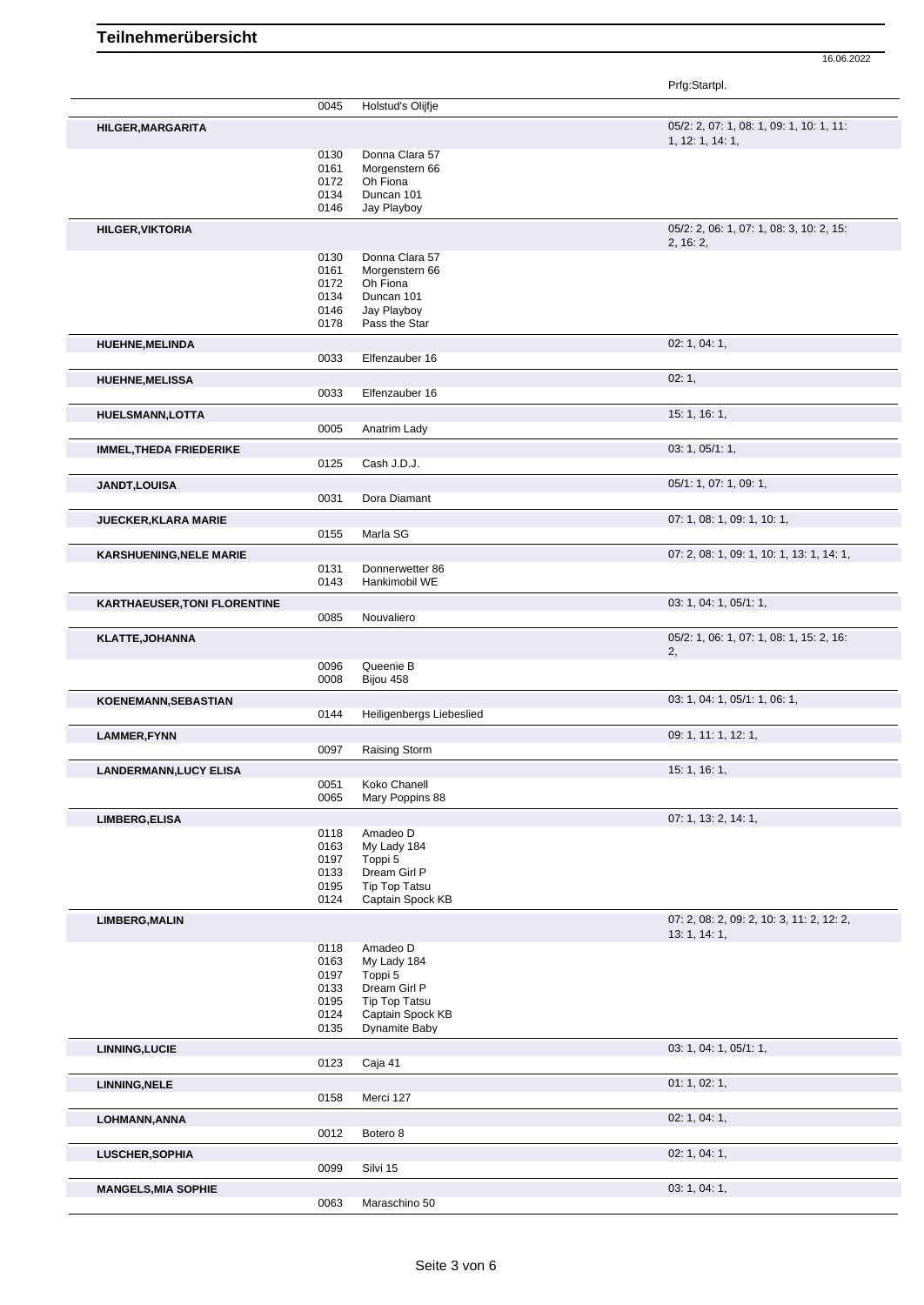|                               |              |                                        | Prfg:Startpl.                                  |
|-------------------------------|--------------|----------------------------------------|------------------------------------------------|
| <b>MARKUSSEN, PIA LAUREEN</b> |              |                                        | 05/2: 2, 06: 2, 07: 2, 08: 2, 09: 1, 10:       |
|                               | 0170         | Nikado 9                               | 1,                                             |
|                               | 0187         | Shanballa Glenayre Silver              |                                                |
| <b>MARTEL, MARLON JENS</b>    |              |                                        | 04: 1, 05/1: 1, 08: 1, 10: 1,                  |
|                               | 0157         | Maya at Lotus                          |                                                |
| <b>MEINERT, MIA</b>           | 0018         | Catelyn 3                              | 08: 2, 14: 1, 15: 2, 16: 2,                    |
|                               | 0091         | Peet SGN                               |                                                |
| <b>MERSCHFORMANN, MALTE</b>   | 0174         |                                        | 09: 2, 10: 2, 11: 2, 12: 2,                    |
|                               | 0176         | Orchid's Priantha<br>Orchid's Tiffanie |                                                |
|                               | 0173         | Orchid's Cleopatra                     |                                                |
| <b>MERSCHFORMANN, MAX</b>     | 0174         | Orchid's Priantha                      | 13: 1, 14: 1,                                  |
|                               | 0176         | Orchid's Tiffanie                      |                                                |
|                               | 0173         | Orchid's Cleopatra                     |                                                |
| <b>MODDEMANN, CHARLOTTE</b>   |              |                                        | 05/2: 2, 06: 2, 07: 2, 08: 2, 15: 1, 16:<br>1, |
|                               | 0169         | Nicolino 11                            |                                                |
|                               | 0117         | Akira SP WE                            |                                                |
| <b>MOELLMANN, THERESA</b>     | 0077         | New Dawn Blossom                       | 03: 1, 04: 1,                                  |
| <b>MUELLER, LISANN</b>        |              |                                        | 03:1,                                          |
|                               | 0036         | Fenja 113                              |                                                |
| NEUBAUER, FINJA MAYLEEN       |              |                                        | 05/2: 1, 06: 1, 07: 1, 08: 1, 09: 1, 15:       |
|                               | 0101         | St.Annens Get up                       | 2, 16: 2,                                      |
|                               | 0100         | <b>St.Annens Gentle Touch</b>          |                                                |
|                               | 0102         | Sucato                                 |                                                |
| NIEHOFF, FRANZISKA            | 0075         | Nalon                                  | 05/2: 2, 06: 1, 07: 2, 08: 1,                  |
|                               | 0049         | Just for fun SGN                       |                                                |
| <b>OSTENDARP, INA-SOPHIE</b>  | 0190         | Steendiek's Most Wanted                | 07:1,08:1,                                     |
| PAPENFUSS, LENJA              |              |                                        | 05/1: 1, 06: 1, 13: 1,                         |
|                               | 0070         | Miss Malu 3                            |                                                |
| PETER, JUDITH                 |              |                                        | 05/1: 2, 06: 2, 07: 1, 08: 1,                  |
|                               | 0198<br>0189 | Value B<br>Sir Frodo 3                 |                                                |
| POSTELT, SOPHIE               |              |                                        | 01: 1, 02: 1,                                  |
|                               | 0108         | <b>Top Nawaro</b>                      |                                                |
| QUOSE, AMY                    |              |                                        | 01: 1, 02: 1, 04: 1,                           |
|                               | 0028         | Disaronno 6                            |                                                |
| <b>RIBBERS,LENI</b>           | 0088         | Pascal S.W.                            | 05/2: 1, 06: 1, 07: 1, 08: 1,                  |
| <b>RICHTER, MARLENE</b>       |              |                                        | 01: 1, 02: 1, 03: 1, 04: 1,                    |
|                               | 0128         | De Luca 13                             |                                                |
|                               | 0147<br>0188 | Jumping Jack Flash 13<br>Simba 201     |                                                |
|                               | 0160         | Mon-Ami 4                              |                                                |
|                               | 0171<br>0120 | Nimmerdor's Poycos<br>Bellboy 4        |                                                |
|                               | 0192         | Te Amo 2                               |                                                |
|                               | 0201         | Zeus 210                               |                                                |
| ROTERMUND, LENI               | 0058         | Ma Kira WE                             | 01:1,                                          |
|                               | 0068         | Miranda SG                             |                                                |
| <b>ROTTER, BEN</b>            |              |                                        | 01: 1, 02: 1, 04: 1,                           |
|                               | 0211         | Mareile D                              | 09: 2, 15: 2, 16: 2,                           |
| SANDMANN, ISABEL MARIE        | 0105         | Tiara 54                               |                                                |
|                               | 0024         | Cristo 12                              |                                                |
| <b>SCHARRER, LENYA</b>        | 0009         | Black Jack 205                         | 03: 1, 05/1: 1,                                |
| <b>SCHMEHL, FINA</b>          |              |                                        | 03:1,                                          |
|                               | 0027         | Deichkind 11                           |                                                |
|                               | 0062         | Maracaibo's Dream Date                 |                                                |
| <b>SCHMIDT, LAILA CELINE</b>  | 0004         | Amigo 1728                             | 03: 2, 04: 2, 05/2: 2, 06: 2,                  |
|                               | 0090         | Pebbles 74                             |                                                |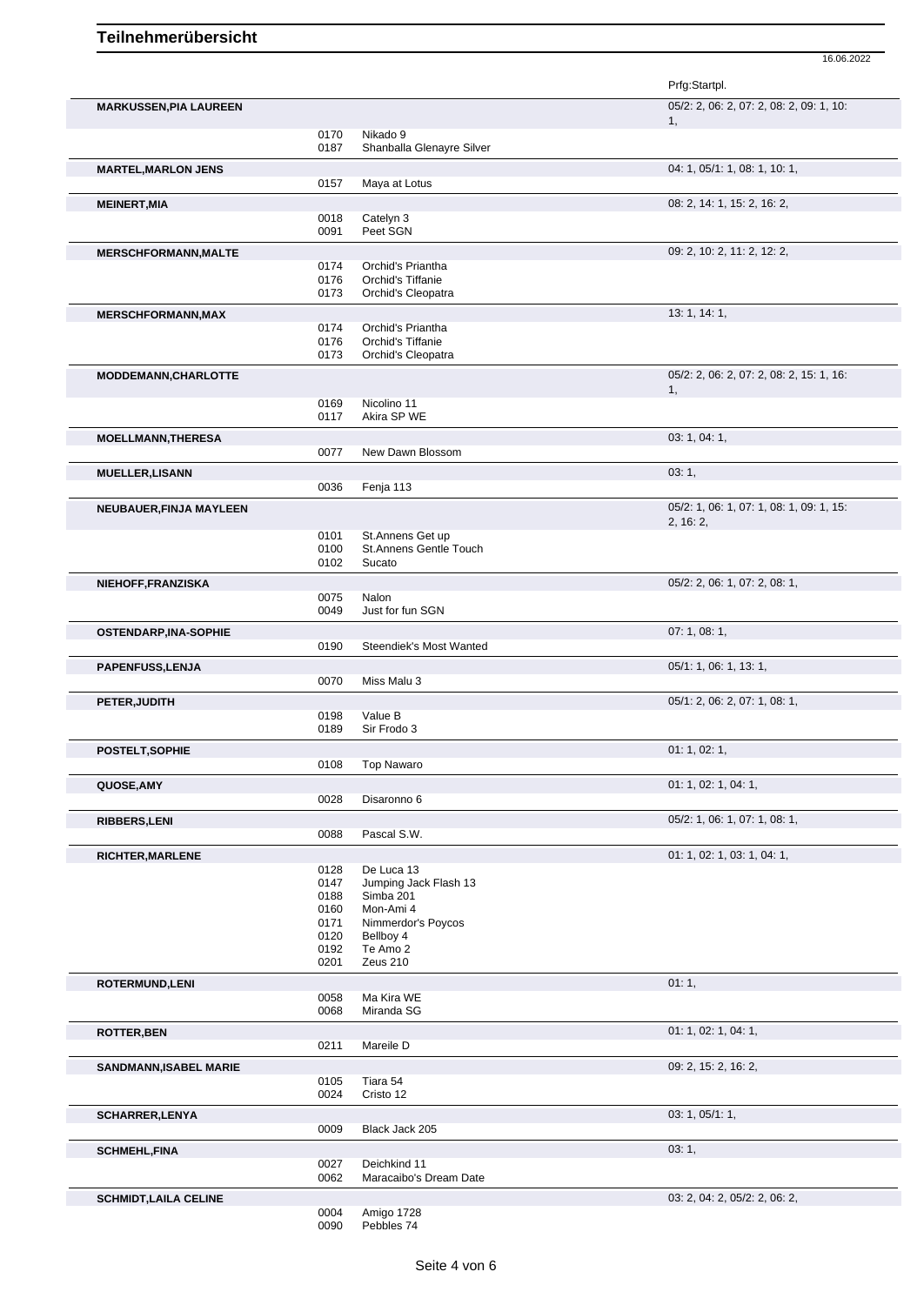|                                  |              |                                    | Prfg:Startpl.                                                |
|----------------------------------|--------------|------------------------------------|--------------------------------------------------------------|
| <b>SCHOLBROCK, MARIE</b>         |              |                                    | 05/2: 1, 06: 1, 07: 1, 08: 1,                                |
|                                  | 0080         | Nilson L                           |                                                              |
| <b>SCHOPPMANN, FIETE</b>         |              |                                    | 01: 1, 02: 1, 04: 1,                                         |
|                                  | 0167         | Nemo 221                           |                                                              |
|                                  | 0121<br>0180 | <b>Bingie</b><br>Pauline 456       |                                                              |
|                                  | 0140         | Grace of Glory 3                   |                                                              |
| SCHOPPMANN, JOOST                |              |                                    | 01: 1, 02: 1, 04: 1,                                         |
|                                  | 0167         | Nemo 221                           |                                                              |
|                                  | 0121         | <b>Bingie</b>                      |                                                              |
|                                  | 0180         | Pauline 456                        |                                                              |
|                                  | 0140         | Grace of Glory 3                   |                                                              |
| <b>SCHREIBER, PIA SOPHIE</b>     |              |                                    | 07: 1, 09: 1, 14: 1, 15: 1, 16: 1,                           |
|                                  | 0019<br>0073 | Chocolate Noir 4<br>Motsi Mabuse 2 |                                                              |
|                                  |              |                                    |                                                              |
| <b>SCHULZE PELLENGAHR, FLORA</b> | 0113         | Very Happy 4                       | 03: 1, 04: 1,                                                |
|                                  |              |                                    |                                                              |
| <b>SCHWAMBORN, JONA JOLIE</b>    |              |                                    | 05/2: 1, 07: 1, 09: 1, 10: 2, 11: 1, 12:<br>1, 13: 1, 14: 2, |
|                                  | 0179         | Pauli SG                           |                                                              |
|                                  | 0142         | Halli Galli Hurra                  |                                                              |
|                                  | 0148         | Kamal van Orchid's                 |                                                              |
| SODDEMANN, GRETA                 |              |                                    | 06: 1, 08: 1, 15: 1, 16: 1,                                  |
|                                  | 0165         | Nandela                            |                                                              |
|                                  | 0151<br>0193 | Krümmel 30<br>Tera 7               |                                                              |
|                                  | 0126         | Dafino 5                           |                                                              |
|                                  | 0184         | Safari 49                          |                                                              |
| SODDEMANN, JAKOB                 |              |                                    | 03: 1, 04: 1, 06: 1,                                         |
|                                  | 0165         | Nandela                            |                                                              |
|                                  | 0151         | Krümmel 30                         |                                                              |
|                                  | 0193         | Tera 7                             |                                                              |
|                                  | 0184         | Safari 49                          |                                                              |
| SODDEMANN, JANA                  |              |                                    | 05/1:1,                                                      |
|                                  | 0165<br>0151 | Nandela<br>Krümmel 30              |                                                              |
|                                  | 0137         | Felice 66                          |                                                              |
|                                  | 0193         | Tera 7                             |                                                              |
|                                  | 0184         | Safari 49                          |                                                              |
| SODDEMANN, LUKAS                 |              |                                    | 01: 1, 02: 1, 03: 1,                                         |
|                                  | 0165<br>0151 | Nandela<br>Krümmel 30              |                                                              |
|                                  | 0193         | Tera 7                             |                                                              |
|                                  | 0184         | Safari 49                          |                                                              |
| <b>SPIELBRINK, MALIN</b>         |              |                                    | 03:1,                                                        |
|                                  | 0002         | Adelsprinzessin                    |                                                              |
| STAFFELDT, ALINA                 |              |                                    | 03:1,                                                        |
|                                  | 0082         | Nitschko T                         |                                                              |
| STAFFELDT, LARA                  |              |                                    | 02: 1, 04: 1,                                                |
|                                  | 0082         | Nitschko T                         |                                                              |
| <b>STOCKMANN, MILAN</b>          |              |                                    | 15:1,                                                        |
|                                  | 0168         | <b>Nick 172</b>                    |                                                              |
| STRANGHOENER, LISA-CHRISTIN      |              |                                    | 06: 1, 08: 1, 10: 1, 11: 1,                                  |
|                                  | 0138         | Germo                              |                                                              |
| <b>SUESSMANN,LASSE</b>           |              |                                    | 03: 1, 04: 1,                                                |
|                                  | 0098         | Schröder 59                        |                                                              |
| <b>SULT, BERIT JORUNN</b>        |              |                                    | 03: 1, 04: 1,                                                |
|                                  | 0032         | Dr.Dolittle 6                      |                                                              |
| <b>SULT, JORDIS ELINA</b>        |              |                                    | 07:1,08:1,                                                   |
|                                  | 0064         | Marcristo TF                       |                                                              |
| TERBECK, ISA-KATHARINA           |              |                                    | 01: 1, 02: 1, 03: 1, 04: 1,                                  |
|                                  | 0208         | Raaki 2                            |                                                              |
|                                  | 0209         | Vifee<br>Honeymoon's Next Star     |                                                              |
|                                  | 0207         |                                    |                                                              |
| <b>THOMSEN,LENNARD</b>           |              |                                    | 12:2,                                                        |
|                                  | 0182<br>0156 | Petit Dechantee<br>Maya 389        |                                                              |
|                                  |              |                                    |                                                              |
| <b>THURN, NOEMI SUNSHINE</b>     | 0191         | Sunshine's Nala                    | 08: 1, 09: 1, 10: 1, 15: 1, 16: 1,                           |
|                                  |              |                                    |                                                              |
| THYEN, JOHANNA                   | 0044         | Hollywood 69                       | 03: 1, 04: 1, 05/1: 1, 06: 1,                                |
|                                  |              |                                    |                                                              |